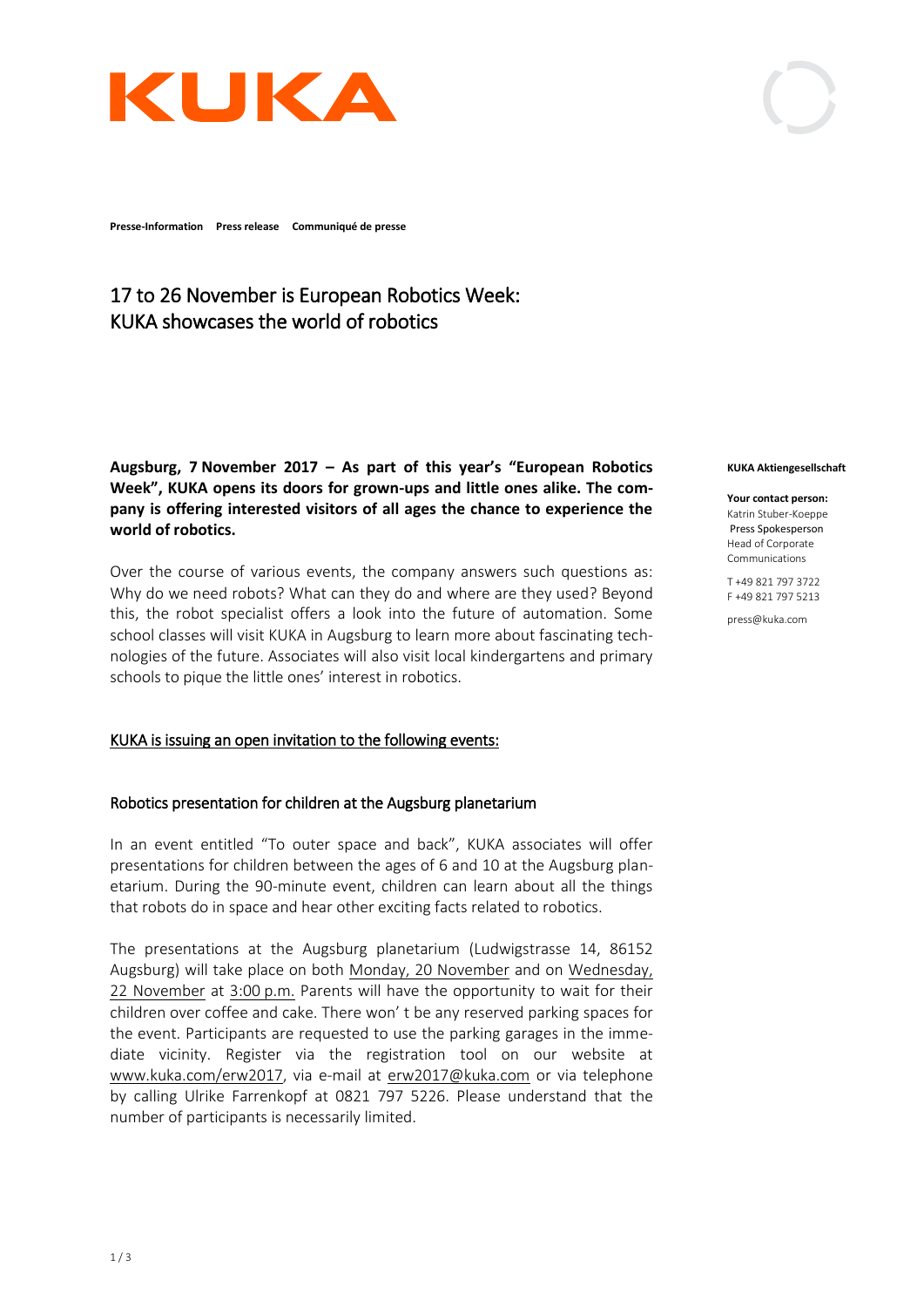



## Presentation: Generation R – The future of robotics and why our grandchildren are growing up as digital natives

KUKA is offering a presentation for adults concerning the future of robotics on Thursday, 23 November at 6:30 p.m. in the Development and Technology Center at Zugspitzstrasse 140, 86165 Augsburg. Dominik Bösl, Senior Corporate Innovation Manager, will speak about the impact of robotics and automation on future generations. Register via the registration tool on our website at [www.kuka.com/erw2017,](http://www.kuka.com/erw2017) via e-mail at [erw2017@kuka.com](mailto:erw2017@kuka.com) or via telephone by calling Ulrike Farrenkopf at 0821 797 5226. Please understand that the number of participants is necessarily limited.

### Arts and crafts competition for children

An arts and crafts competition will also be held. Kids can show their creativity and design their ideal robot to help in daily tasks. Entries must be sent in by 30 November. Details about the competition can be found on the KUKA website under Press > Events > European Robotics Week.

### About European Robotics Week

European Robotics Week has been held annually throughout Europe in the last week of November since 2011. The European research community euRobotics initiated the themed week to educate the public about robotics, focus on the significance, benefits and necessity of automation, and highlight the high-quality, innovative research and development work of European institutes, universities and the industrial sector. Another important goal is to arouse the interest of young people in the sciences. The trend towards automation is continuing worldwide, with the result that ever more specialists will be required in the field of robotics in the future, and particularly in research and development positions.